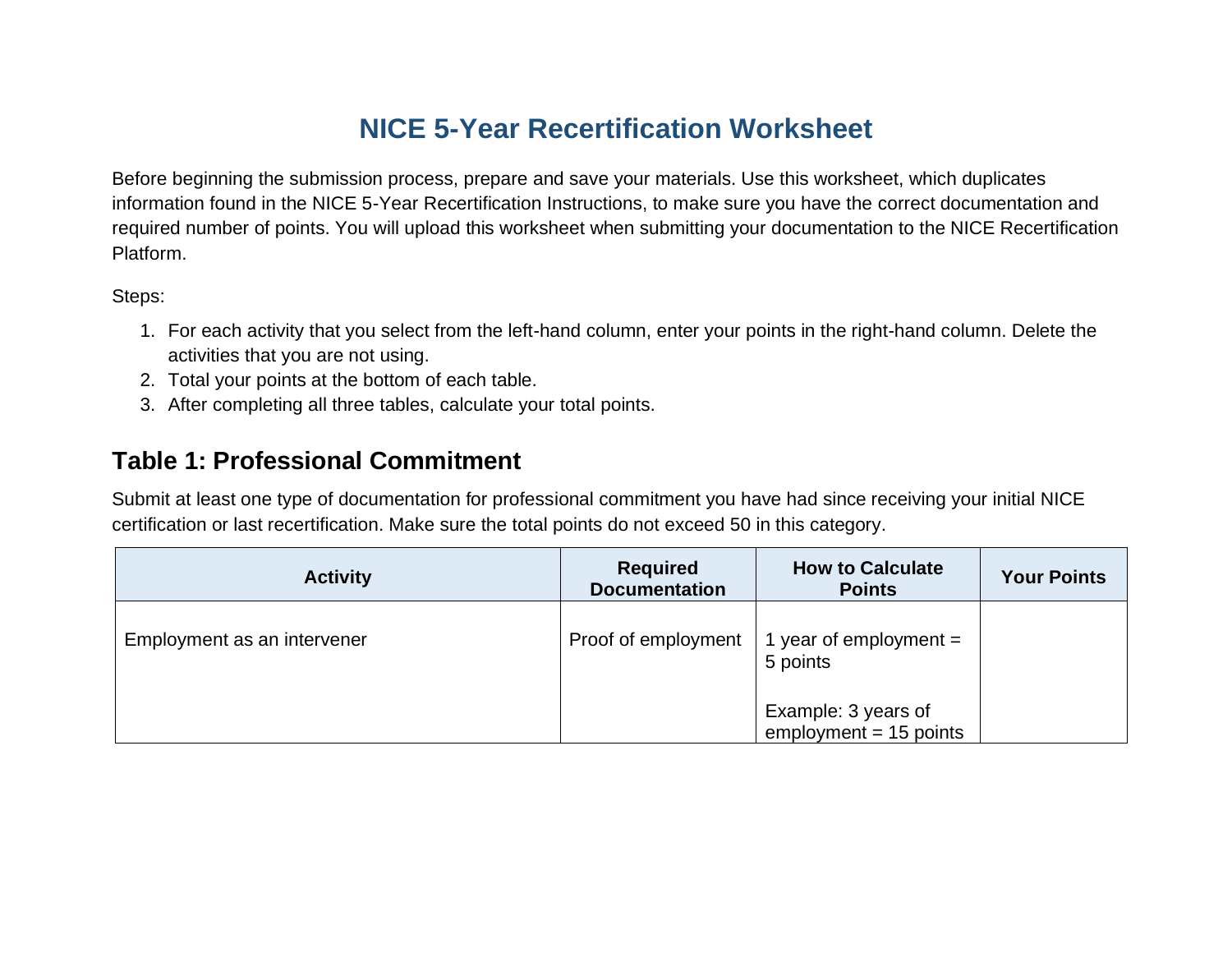| Reflection on your work                                                                                                                                                                                                                                   | Written or recorded<br>reflection | Written/recorded<br>reflection $= 25$ points |  |
|-----------------------------------------------------------------------------------------------------------------------------------------------------------------------------------------------------------------------------------------------------------|-----------------------------------|----------------------------------------------|--|
| Write a single 300-500-word reflection or make an<br>audio or video recording of at least 5 minutes that<br>addresses these questions:                                                                                                                    |                                   |                                              |  |
| Describe the knowledge or skills you bring to<br>your role as an intervener and how they<br>have benefitted your student/client.<br>2. In what ways are your knowledge or skills<br>important to your work as a member of the<br>student's/client's team? |                                   |                                              |  |
| 3. What factors motivate you to continue<br>working as an intervener?                                                                                                                                                                                     |                                   |                                              |  |

**Total points:**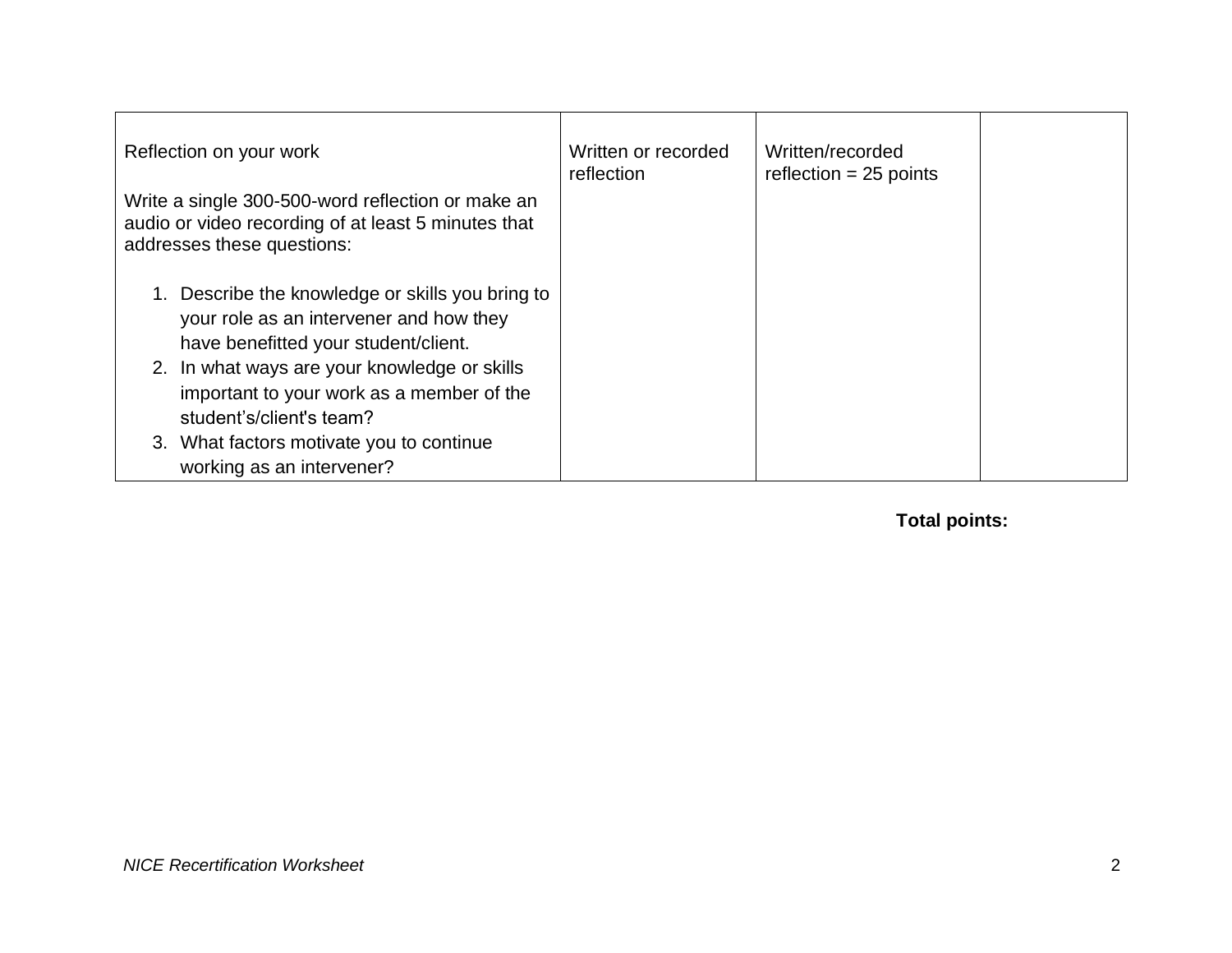# **Table 2: Continuing Education**

Submit at least one type of documentation for a continuing education activity or activities you have had since receiving your initial NICE certification or last recertification. Make sure the total points do not exceed 50 in this category.

| <b>Activity</b>                                                                                                                                                                                                                                                                                                                                                                                                                                                                                                                                                                                                                                                                                           | <b>Required</b><br><b>Documentation</b>                                                                                                     | <b>How to Calculate</b><br><b>Points</b>                                                                                  | <b>Your Points</b> |
|-----------------------------------------------------------------------------------------------------------------------------------------------------------------------------------------------------------------------------------------------------------------------------------------------------------------------------------------------------------------------------------------------------------------------------------------------------------------------------------------------------------------------------------------------------------------------------------------------------------------------------------------------------------------------------------------------------------|---------------------------------------------------------------------------------------------------------------------------------------------|---------------------------------------------------------------------------------------------------------------------------|--------------------|
| Attend a training event at your place of employment<br>(e.g., a hosted Open Hands, Open Access modules<br>class or a workshop)<br>Provide a reflection for each training: Choose one<br>of the following questions and write a single 150-<br>word reflection or make an audio or video recording<br>of at least 2 minutes.<br>1. In what ways are the knowledge or skills you<br>learned while completing the training<br>important to your work with your<br>student/client?<br>2. In what ways are what you learned important<br>to your work as a member of the<br>student's/client's team?<br>3. What did you learn about yourself as an<br>intervener or about intervention during the<br>training? | Certificate(s) of<br>completion or<br>verification letter (if<br>no certificate was<br>offered) and written<br>or recorded<br>reflection(s) | 1 hour of participation $=$<br>2 points<br>Examples:<br>8-hour module = $16$<br>points<br>2-hour workshop = $4$<br>points |                    |
| Make sure to include the name, date, and sponsor<br>of the training in your reflection.                                                                                                                                                                                                                                                                                                                                                                                                                                                                                                                                                                                                                   |                                                                                                                                             |                                                                                                                           |                    |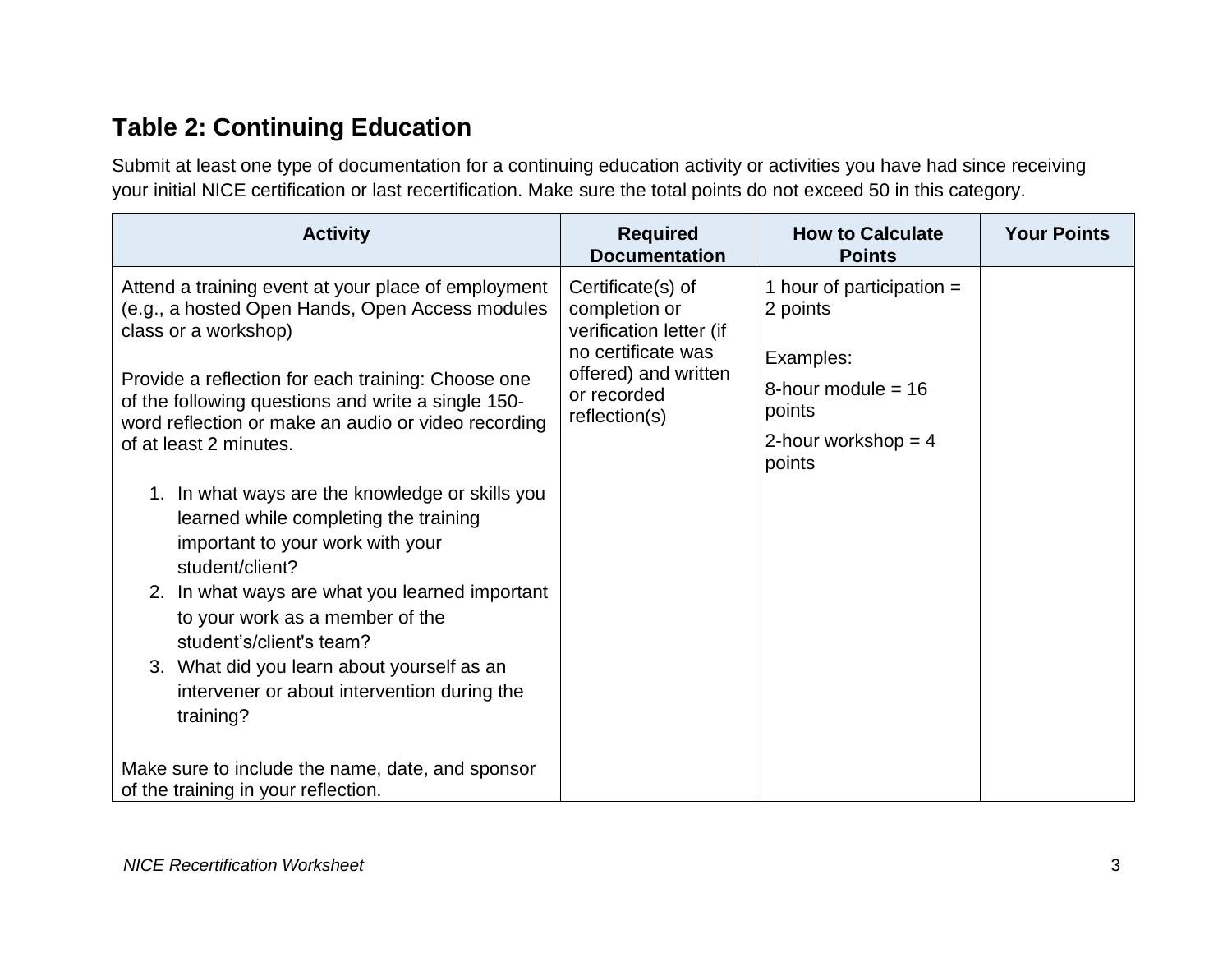| Complete a college course in education or related<br>field<br>Provide a reflection for each course: Choose one of<br>the following questions and write a single 150-word<br>reflection or make an audio or video recording of at<br>least 2 minutes.<br>1. In what ways are the knowledge or skills you<br>learned while completing the course<br>important to your work with your<br>student/client?<br>2. In what ways are what you learned important<br>to your work as a member of the<br>student's/client's team?<br>3. What did you learn about yourself as an<br>intervener or about intervention during the<br>course?<br>Make sure to include the college, course name, and<br>instructor in your reflection. | <b>Transcript (showing</b><br>course completed)<br>and written or<br>recorded reflection(s) | 1 quarter credit = $10$<br>points<br>1 semester credit = $15$<br>points |  |
|------------------------------------------------------------------------------------------------------------------------------------------------------------------------------------------------------------------------------------------------------------------------------------------------------------------------------------------------------------------------------------------------------------------------------------------------------------------------------------------------------------------------------------------------------------------------------------------------------------------------------------------------------------------------------------------------------------------------|---------------------------------------------------------------------------------------------|-------------------------------------------------------------------------|--|
| Attend a conference on deaf-blindness or a related<br>topic<br>Provide a reflection for each conference: Choose<br>one of the following questions and write a single                                                                                                                                                                                                                                                                                                                                                                                                                                                                                                                                                   | Certificate(s) of<br>completion or<br>registration<br>confirmation and<br>reflection(s)     | 1 hour of participation $=$<br>2 points                                 |  |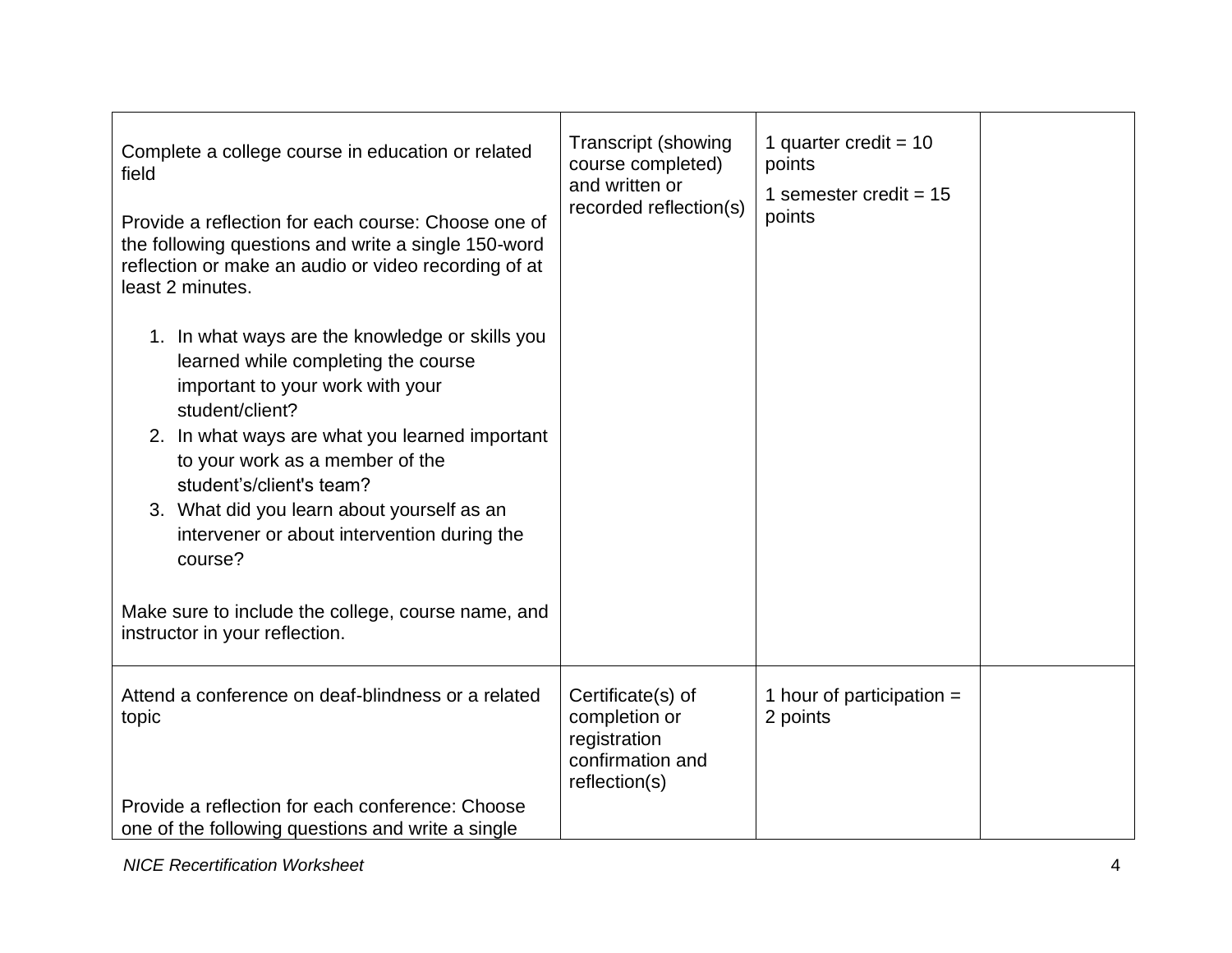| 150-word reflection or make an audio or video<br>recording of at least 2 minutes.                                                                                                                                                                                                                                                                        | Example: 1-day<br>conference $(7 \text{ hours}) =$<br>14 points |  |
|----------------------------------------------------------------------------------------------------------------------------------------------------------------------------------------------------------------------------------------------------------------------------------------------------------------------------------------------------------|-----------------------------------------------------------------|--|
| In what ways are the knowledge or skills you<br>learned at this conference important to your<br>work with your student/client?<br>2. In what ways are what you learned important<br>to your work as a member of the<br>student's/client's team?<br>3. What did you learn about yourself as an<br>intervener or about intervention at this<br>conference? |                                                                 |  |
| Make sure to include the conference name in your<br>reflection.                                                                                                                                                                                                                                                                                          |                                                                 |  |

**Total points:**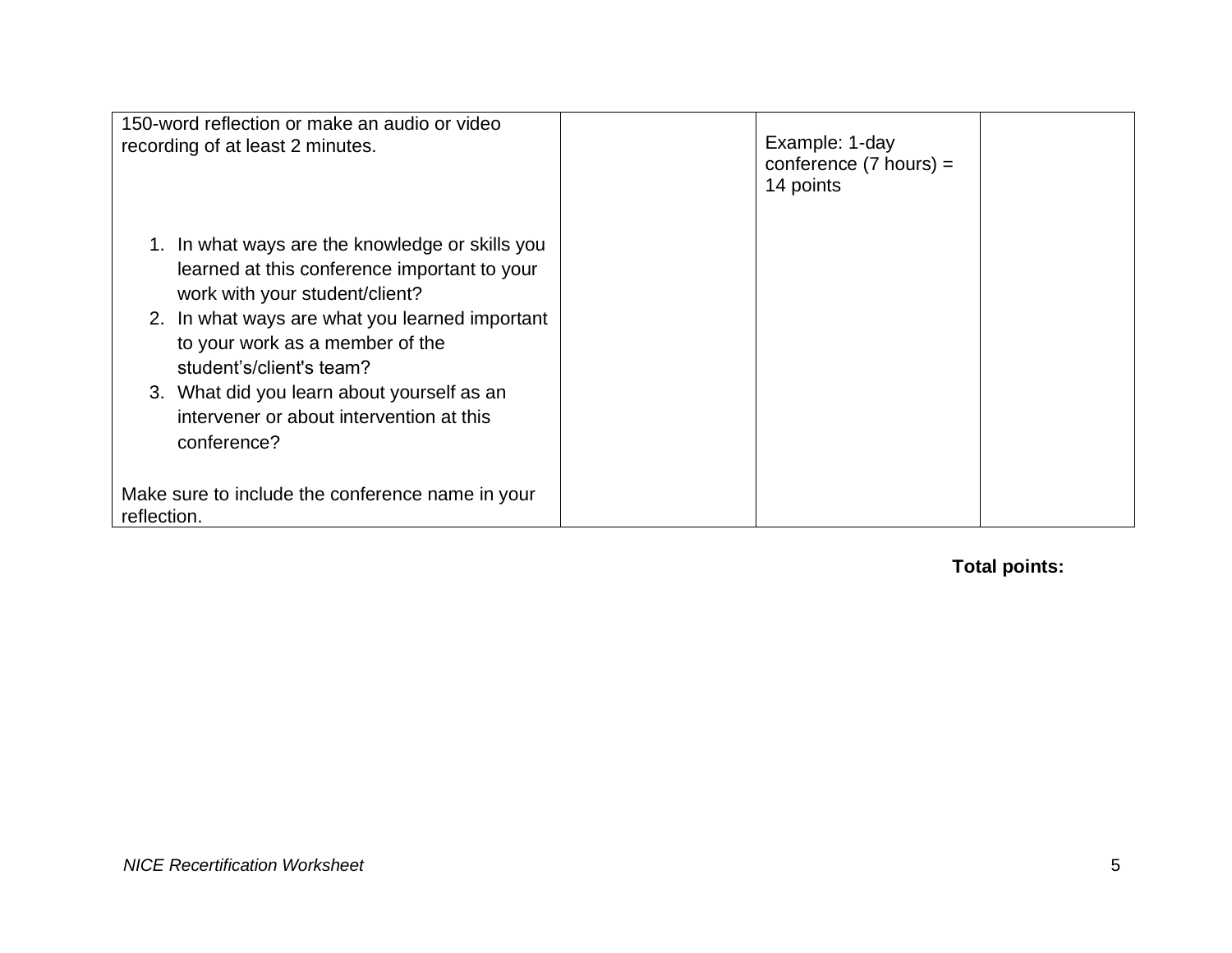## **Table 3: Leadership and Service**

Submit at least one type of documentation for a leadership or service experience you have had since receiving your initial NICE certification or last recertification. Make sure the total points do not exceed 50 in this category.

| <b>Activity</b>                                                                                                                                             | <b>Required</b><br><b>Documentation</b>  | <b>How to Calculate</b><br><b>Points</b>                                                 | <b>Your Points</b> |
|-------------------------------------------------------------------------------------------------------------------------------------------------------------|------------------------------------------|------------------------------------------------------------------------------------------|--------------------|
| Membership in a professional community that is<br>relevant to your work as an intervener                                                                    | <b>Verification letter</b>               | 1 year of membership $=$<br>5 points                                                     |                    |
| (e.g., a group for interveners, Council for<br>Exceptional Children, Association for Education<br>and Rehabilitation of the Blind and Visually<br>Impaired) |                                          |                                                                                          |                    |
| Serve as a support service provider (SSP)                                                                                                                   | <b>Verification letter</b>               | 5 hours of support $= 1$<br>point                                                        |                    |
| Volunteer or work at an event for individuals with<br>deaf-blindness in a role other than SSP                                                               | <b>Verification letter</b>               | 5 hours of volunteering =<br>1 point                                                     |                    |
|                                                                                                                                                             |                                          | Example: After school<br>carnival in the fall and<br>spring for 10 hours $= 2$<br>points |                    |
| Mentor other interveners                                                                                                                                    | <b>Verification letter</b>               | 2 hours of mentoring $= 1$<br>point                                                      |                    |
| Receive an award or special recognition as an<br>intervener (Include a 50-word description of the<br>award)                                                 | Photo and<br>description of the<br>award | 1 award/special<br>$recognition = 20 points$                                             |                    |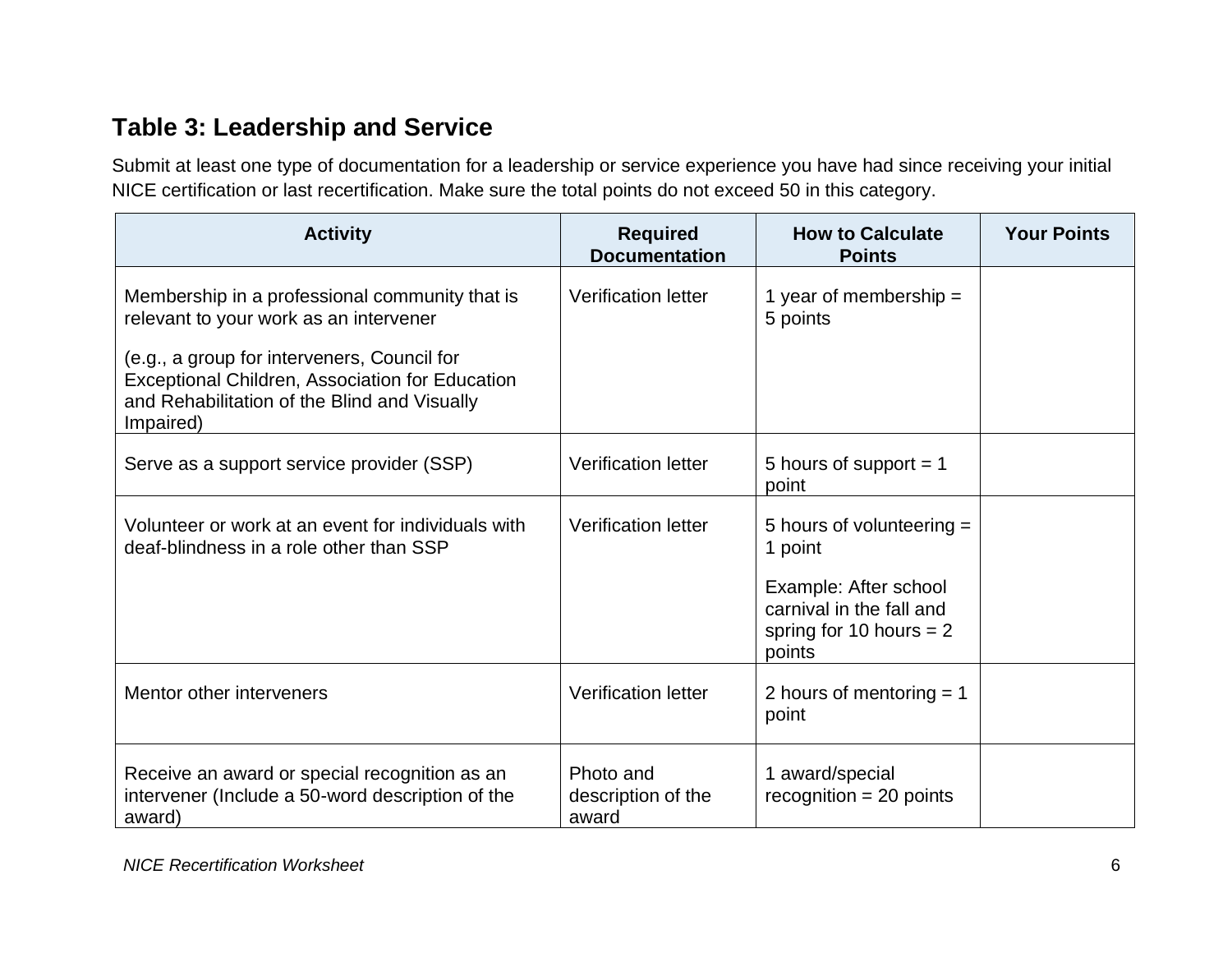| Give a presentation on deaf-blindness to staff at<br>your worksite                                                                                                                                                                                            | Copy of the<br>presentation   | 1-hour presentation $= 5$<br>points      |  |
|---------------------------------------------------------------------------------------------------------------------------------------------------------------------------------------------------------------------------------------------------------------|-------------------------------|------------------------------------------|--|
| Give a presentation related to intervener services<br>or deaf-blindness to an audience other than staff at<br>your worksite                                                                                                                                   | <b>Verification letter</b>    | 1-hour presentation = $10$<br>points     |  |
| (e.g., at a conference in a community setting)                                                                                                                                                                                                                |                               |                                          |  |
| Participate in local, state, or national work related<br>to improving intervener services                                                                                                                                                                     | <b>Verification letter</b>    | 1 hour of service $= 1$<br>point         |  |
| (e.g., serve on a board or workgroup, provide<br>advice or assistance to a state deaf-blind project).<br>Note: This is different from working with individuals<br>who are deaf-blind or their families. Instead it refers<br>to group projects or activities. |                               |                                          |  |
| Provide advice on being an intervener                                                                                                                                                                                                                         | Written or recorded<br>advice | Written/recorded advice<br>$= 20$ points |  |
| Write a single 300-500-word document or<br>$\bullet$                                                                                                                                                                                                          |                               |                                          |  |
| make an audio or video recording of at least<br>5 minutes that addresses this question:                                                                                                                                                                       |                               |                                          |  |
| What advice do you have for interveners                                                                                                                                                                                                                       |                               |                                          |  |
| who are just starting in the profession?                                                                                                                                                                                                                      |                               |                                          |  |

### **Total points:**